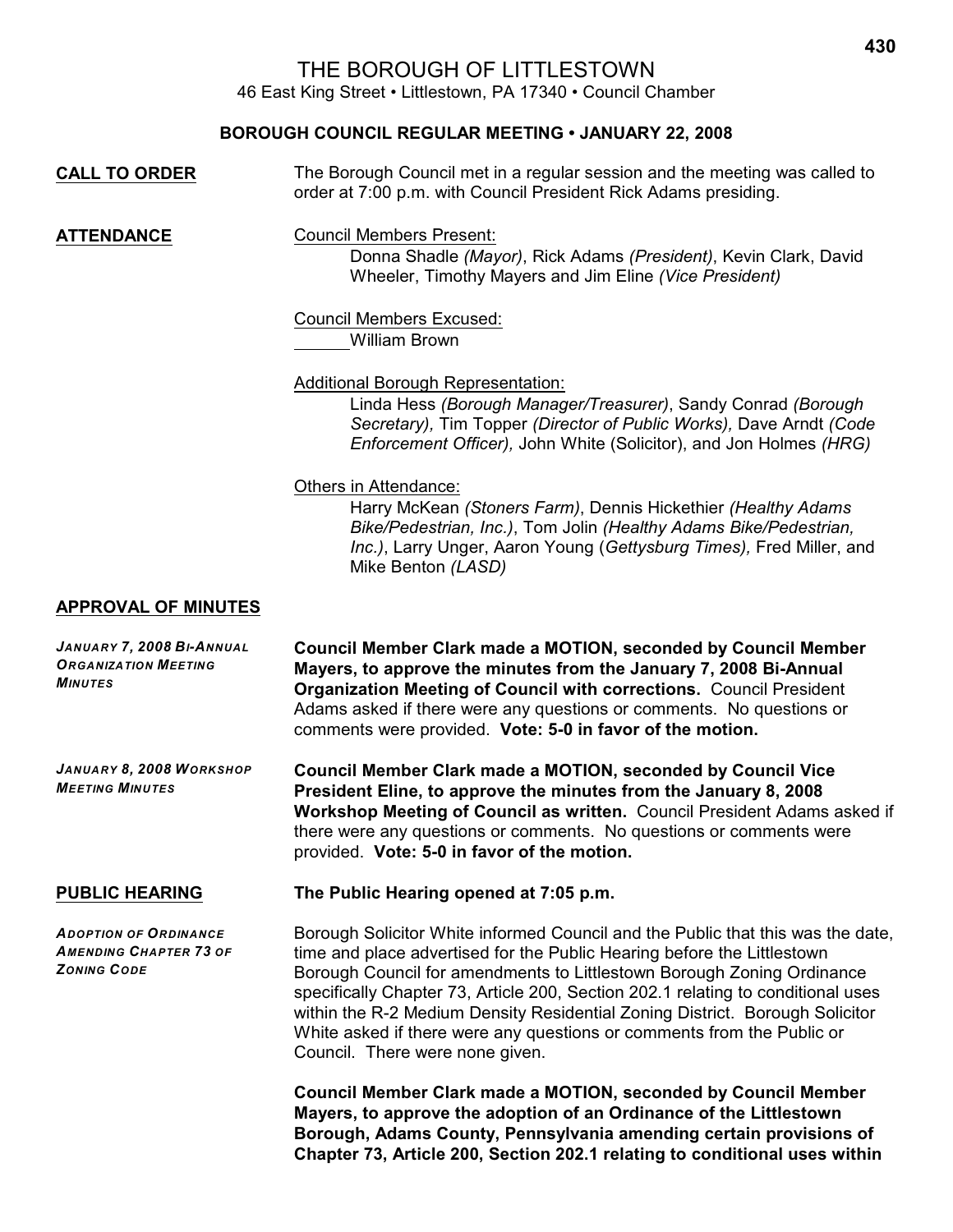*ADOPTION OF ORDINANCE AMENDING CHAPTER 73 OF ZONING CODE (CONTINUED)*

*ADOPTION OF ORDINANCE OF A REALTY TRANSFER TAX*

**the R-2 (Medium Density) Residential Zoning District.** Council President Adams asked if there were any questions or comments. No questions or comments were provided. **Vote: 5-0 in favor of the motion.** 

Borough Solicitor White informed Council and the Public that this was the date, time and place advertised for the Public Hearing before the Littlestown Borough Council with respect to the adoption, enactment, ordination, levy, collection and administration of a Realty Transfer Tax. Borough Solicitor White asked if there were any questions or comments from the Public or Council. Council President Adams asked if the rate of the tax was the same as in the past and Borough Solicitor White confirmed that it is. No other comments were given.

**Council Member Clark made a MOTION, seconded by Council Vice President Eline, to approve the adoption of an Ordinance amending the Code of Ordinances of the Borough of Littlestown, Adams County, Pennsylvania, with respect to the adoption, enactment, ordination, levy, collection and administration of a Realty Transfer Tax and other tax related provisions pursuant to Article 11-D of the Tax Reform Code of 1971 (72 P.S. §8101-D), and authorizing the Department of Revenue of the Commonwealth of Pennsylvania to determine, collect and enforce the tax, interest and penalties.** Council President Adams asked if there were any questions or comments. No questions or comments were provided. **Vote: 5-0 in favor of the motion.** 

#### **PUBLIC COMMENTS**

| <b>FRED MILLER, LUMBER STREET</b><br>- SNOW REMOVAL         | Mr. Fred Miller explained that the snow plow removes the snow from Lumber<br>Street and some of the snow is redeposited on the sidewalk that he had just<br>cleared. He also has concerns that snow is being pushed onto the handicap<br>ramp located at the corner of Keystone and Lumber Streets. In reference to<br>the fire hydrants, Mr. Miller feels that the young firemen should clear the snow<br>from around the fire hydrants in town. Director of Public Works Topper stated<br>that he has already addressed the situation with the maintenance crewman of<br>the snow plow redepositing the snow onto the sidewalks. |
|-------------------------------------------------------------|------------------------------------------------------------------------------------------------------------------------------------------------------------------------------------------------------------------------------------------------------------------------------------------------------------------------------------------------------------------------------------------------------------------------------------------------------------------------------------------------------------------------------------------------------------------------------------------------------------------------------------|
|                                                             | Mr. Miller also expressed concern about the tractor trailers hitting the street<br>signs and running over the curbing when entering the area businesses.<br>Director of Public Works Topper stated that the Borough Council has already<br>approved Monarch Street to be used as a cut-street to correct this situation.<br>The Monarch Street project is tentatively scheduled to be completed in<br>approximately one year.                                                                                                                                                                                                      |
| <b>LARRY UNGER, WALNUT</b><br><b>STREET - TRUCK TRAFFIC</b> | Mr. Larry Unger stated that Walnut Street is being used for more truck traffic<br>and he would like the Police Department to be made aware of this.                                                                                                                                                                                                                                                                                                                                                                                                                                                                                |
| <b>APPROVAL AND</b><br><b>PAYMENTS OF BILLS</b>             | <b>Council Vice President Eline, made a MOTION seconded by Council</b><br>Member Clark, to approve the bills in the amount of \$570,288.69 for<br>November 21, 2007 through January 17, 2008. Council President asked if<br>there were any questions or comments. No questions or comments were<br>provided. Vote 5-0 in favor of the motion.                                                                                                                                                                                                                                                                                      |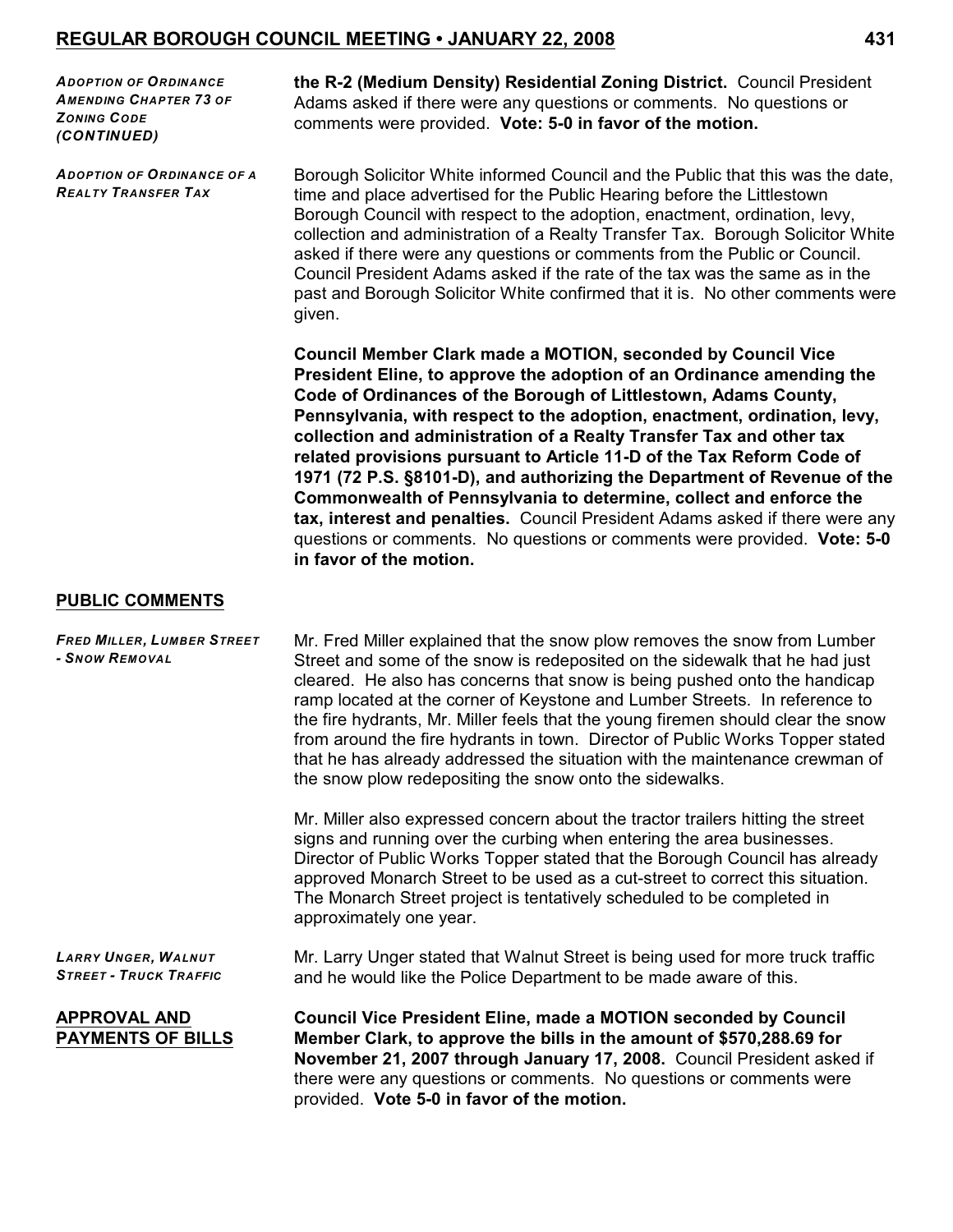#### **DELEGATION**

| <b>MR. DENNIS HICKETHIER -</b><br><b>HEALTHY ADAMS</b><br><b>BICYCLE/PEDESTRIAN, INC.</b> | Mr. Dennis Hickethier, President of Healthy Adams Bicycle/Pedestrian, Inc.,<br>presented information on the building of an off-road, multi-use trail from<br>Gettysburg to Hanover (by way of Littlestown). The organization has already<br>conducted a trail feasibility study to find a possible off-road route between<br>Gettysburg and Hanover. The planned route has been chosen and the first<br>phase of development for such a trail recommended construction of the<br>Littlestown to Hanover segment. The trail would provide Adams County<br>residents with opportunities for healthy activities, provide alternate<br>transportation to work, school and shopping, draw tourists to our area and<br>would connect Gettysburg to the Grand History Loop Trail. Most Boroughs find<br>that their current liability insurance will cover trail activities. The information on<br>the trail will be passed over to the Recreation Board. |
|-------------------------------------------------------------------------------------------|---------------------------------------------------------------------------------------------------------------------------------------------------------------------------------------------------------------------------------------------------------------------------------------------------------------------------------------------------------------------------------------------------------------------------------------------------------------------------------------------------------------------------------------------------------------------------------------------------------------------------------------------------------------------------------------------------------------------------------------------------------------------------------------------------------------------------------------------------------------------------------------------------------------------------------------------------|
| <b>UNFINISHED BUSINESS</b>                                                                | <b>Council Member Clark made a MOTION, seconded by Council Member</b><br>Wheeler, asking for Unanimous Consent to suspend the rules and take<br>the next agenda item up during the Reports of Boards, Commissions and<br><b>Committees, Property and Supply later in this meeting. Council President</b><br>Adams asked if there were any questions or comments. No questions or<br>comments were provided. Vote: 5-0 in favor of the motion.                                                                                                                                                                                                                                                                                                                                                                                                                                                                                                     |
| <b>NEW BUSINESS</b>                                                                       |                                                                                                                                                                                                                                                                                                                                                                                                                                                                                                                                                                                                                                                                                                                                                                                                                                                                                                                                                   |
| <b>BAY STRATEGY</b>                                                                       | <b>Council Member Clark made a MOTION, seconded by Council Member</b><br>Wheeler, for the Littlestown Borough not to participate in the legal<br>challenge of the Chesapeake Bay initiatives as requested by the Capital<br>Region Council of Governments. Council President Adams asked if there<br>were any questions or comments. No questions or comments were provided.<br>Vote: 5-0 in favor of the motion.                                                                                                                                                                                                                                                                                                                                                                                                                                                                                                                                 |
| <b>RE-APPOINTMENT OF STEVE</b><br><b>KRESS - PLANNING COMMISSION</b>                      | <b>Council Member Clark made a MOTION, seconded by Council Vice</b><br>President Eline, to reappoint Steve Kress for another 3-year term to the<br>Littlestown Planning Commission with the term set to expire on January<br>1, 2011. Council President Adams asked if there were any questions or<br>comments. No questions or comments were provided. Vote: 5-0 in favor of<br>the motion.                                                                                                                                                                                                                                                                                                                                                                                                                                                                                                                                                      |
| <b>RE-APPOINTMENT OF RUTH</b><br><b>REAGAN - PLANNING</b><br><b>COMMISSION</b>            | <b>Council Vice President Eline made a MOTION, seconded by Council</b><br>Member Mayers, to reappoint Ruth Reagan for another 3-year term to the<br>Littlestown Planning Commission with the term set to expire on January<br>1, 2011. Council President Adams stated that this is a non-agenda item and<br>asked if there were any questions or comments. No questions or comments<br>were provided. Vote: 5-0 in favor of the motion.                                                                                                                                                                                                                                                                                                                                                                                                                                                                                                           |
| <b>CORRESPONDENCE</b>                                                                     |                                                                                                                                                                                                                                                                                                                                                                                                                                                                                                                                                                                                                                                                                                                                                                                                                                                                                                                                                   |
| <b>LETTER FROM STEVEN RENNER</b><br>- COMMENDATION TO POLICE                              | A letter was received from Steven Renner who was the victim of an identity<br>theft crime in Littlestown. Mr. Renner wrote a letter to commend the                                                                                                                                                                                                                                                                                                                                                                                                                                                                                                                                                                                                                                                                                                                                                                                                |

*DEPT. & BOROUGH COUNCIL*

 ${\rm eff}$  crime in Littlestown. Mr. Renner wrote a letter to commend the Littlestown Police Department for their outstanding professional service. He also commended the members of the Borough Council for their commitment to the community.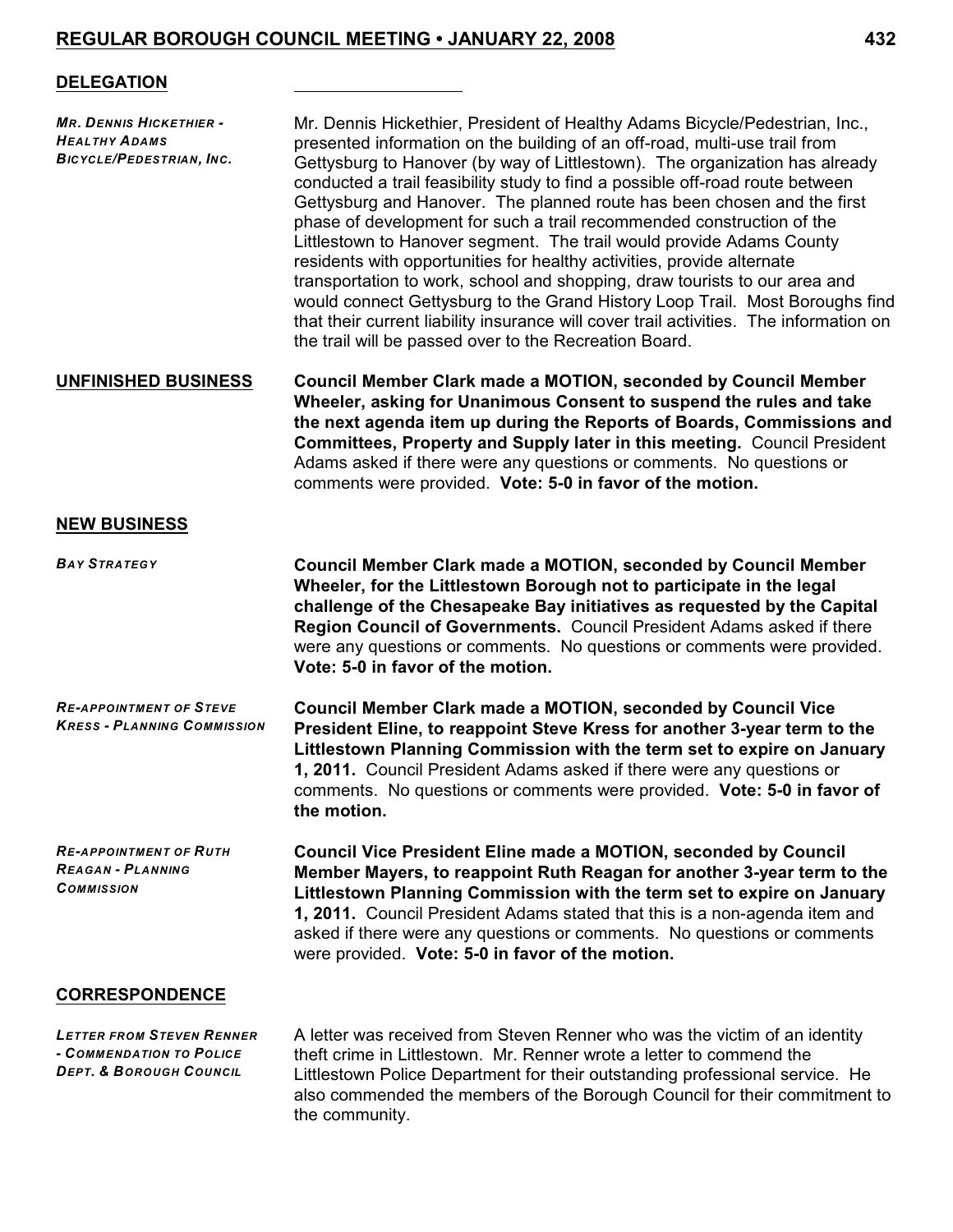| <b>PARTNERSHIP FOR LAND USE</b><br><b>EDUCATION</b> | A schedule of Spring Seminars provided by the Partnership for Land Use<br>Education was provided to all Council members.                                                                                                                                                                                                                                                                                                                                                                                                                                                                                                                                                                                                                                                                                                                                                                                                                                                                                                                   |
|-----------------------------------------------------|--------------------------------------------------------------------------------------------------------------------------------------------------------------------------------------------------------------------------------------------------------------------------------------------------------------------------------------------------------------------------------------------------------------------------------------------------------------------------------------------------------------------------------------------------------------------------------------------------------------------------------------------------------------------------------------------------------------------------------------------------------------------------------------------------------------------------------------------------------------------------------------------------------------------------------------------------------------------------------------------------------------------------------------------|
| <b>REPORTS</b>                                      |                                                                                                                                                                                                                                                                                                                                                                                                                                                                                                                                                                                                                                                                                                                                                                                                                                                                                                                                                                                                                                            |
| <b>MAYOR</b>                                        | Mayor Shadle stated that \$220.00 in fines was turned over to the Borough<br>Secretary for the period of November 1, 2007 through November 30, 2007.<br>She also reported that \$340.00 in fines was turned over to the Borough<br>Secretary for the period of December 1, 2007 through December 31, 2007.                                                                                                                                                                                                                                                                                                                                                                                                                                                                                                                                                                                                                                                                                                                                 |
| <b>CHIEF OF POLICE</b>                              | Mayor Shadle stated that the police report turned in for the month of November<br>totaled \$4,990.61. The police report turned in for the month of December<br>totaled \$4,409.23. The annual total for 2007 came to \$50,458.49.                                                                                                                                                                                                                                                                                                                                                                                                                                                                                                                                                                                                                                                                                                                                                                                                          |
| <b>BOROUGH SOLICITOR</b>                            | Solicitor White reported that his office received a request to file twelve (12)<br>new municipal claims or liens for delinquent water and sewer bills. Solicitor<br>White said he could not stress enough about how important it is for the<br>residents to make sure their sewer and water gets paid.                                                                                                                                                                                                                                                                                                                                                                                                                                                                                                                                                                                                                                                                                                                                     |
|                                                     | Council Member Clark asked for an update on the request from Mr. Lentzer<br>regarding the Maryland Avenue Extension. Solicitor White will look into this<br>situation and provide an update at a later time.                                                                                                                                                                                                                                                                                                                                                                                                                                                                                                                                                                                                                                                                                                                                                                                                                               |
| <b>BOROUGH ENGINEER</b>                             | There was nothing to report.                                                                                                                                                                                                                                                                                                                                                                                                                                                                                                                                                                                                                                                                                                                                                                                                                                                                                                                                                                                                               |
| <b>BOROUGH MANAGER</b>                              | Borough Manager Hess stated that her monthly report was provided earlier to<br>the Borough Council.                                                                                                                                                                                                                                                                                                                                                                                                                                                                                                                                                                                                                                                                                                                                                                                                                                                                                                                                        |
| <b>BOROUGH SECRETARY</b>                            | Borough Secretary Conrad, stated that her monthly report was provided earlier<br>to the Borough Council.                                                                                                                                                                                                                                                                                                                                                                                                                                                                                                                                                                                                                                                                                                                                                                                                                                                                                                                                   |
| <b>BOROUGH DIRECTOR OF PUBLIC</b><br><b>WORKS</b>   | Borough Director of Public Works Topper provided his monthly report earlier to<br>the Borough Council.                                                                                                                                                                                                                                                                                                                                                                                                                                                                                                                                                                                                                                                                                                                                                                                                                                                                                                                                     |
| UPDATES                                             | Borough Director of Public Works Topper provided the following updates:<br>> Prince Street lights will be up and running in approximately one<br>week. There are a few of the old lights that will be available for sale.<br>Mr. Topper will talk about price options for these lights with Borough<br>Manager Hess.<br>$\triangleright$ Plans for Patterson Alley are now on display in the Council Room.<br>$\triangleright$ Lumber Street plans are also on display.<br>$\triangleright$ Mr. Topper received a call from Embarg and they will begin to<br>remove their lines and poles at the end of this week on the square. The<br>cable lines from Comcast are also scheduled to be removed shortly.<br>$\triangleright$ The tentative date for completion of the square project is July 2008.<br>$\triangleright$ Mr. Topper will need to talk with Council in reference to the old PNC<br>building.<br>$\triangleright$ The Monarch Street project is approximately 65% completed.<br>Paving will not be started until April 2008. |
| <b>BOROUGH WATER/SEWER</b><br><b>SUPERVISOR</b>     | Borough Water/Sewer Supervisor provided his monthly report earlier to the<br>Borough Council. He was unable to attend the meeting due to a death in the<br>family.                                                                                                                                                                                                                                                                                                                                                                                                                                                                                                                                                                                                                                                                                                                                                                                                                                                                         |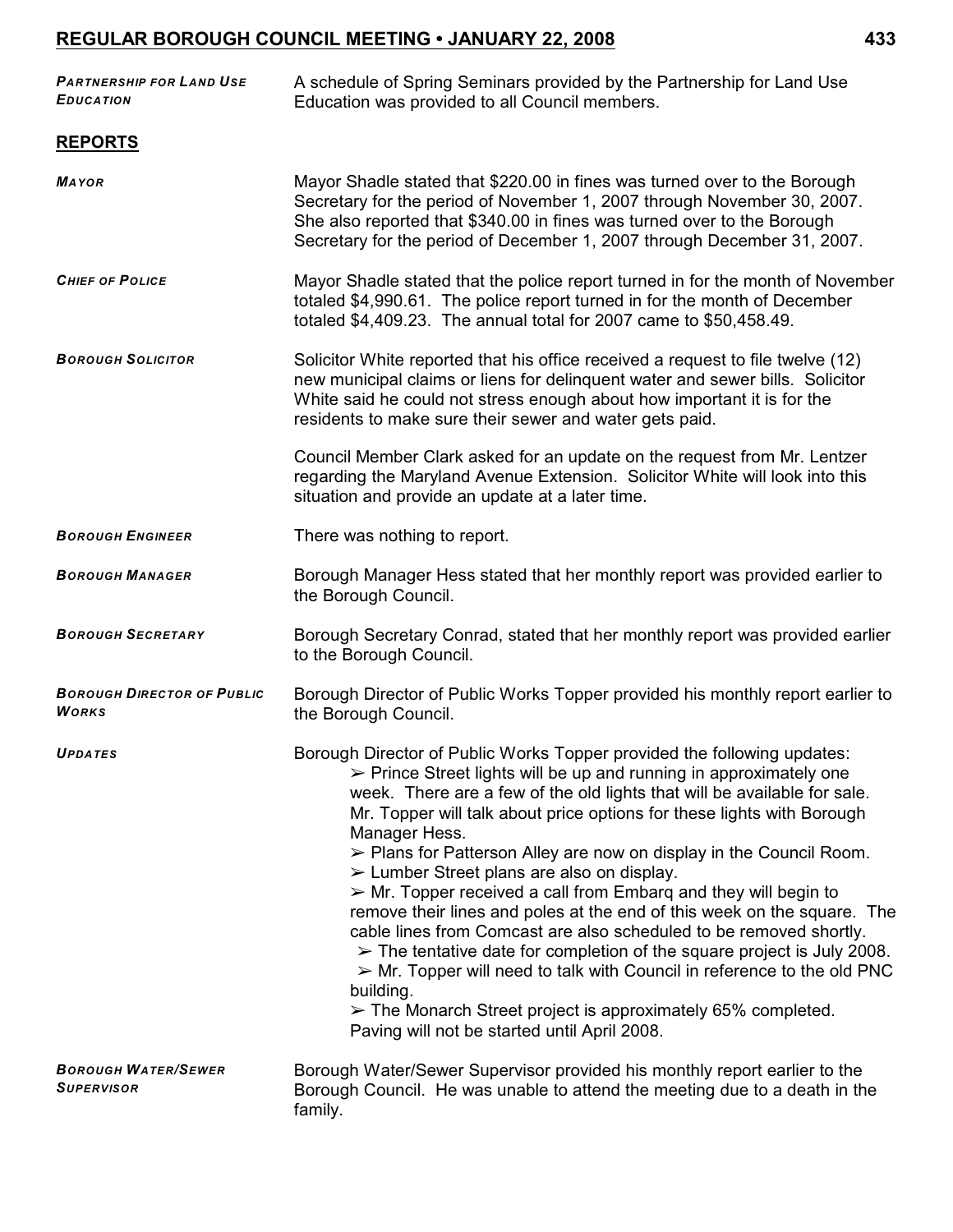**APPROVAL OF REPORTS Council Vice President Eline, made a MOTION seconded by Council Member Mayers, to approve the monthly reports as written.** Council President Adams asked if there were any questions or comments. No questions or comments were provided. **Vote: 5-0 in favor of the motion.**

#### **REPORTS OF BOARDS, COMMISSION AND COMMITTEES**

#### **RECREATION BOARD**

*HIRING OF SUMMER STAFF FOR 2008* **Council Vice President Eline, made a MOTION seconded by Council Member Mayers, to approve the recommendation from the Rec Board to hire the staff for the pool for the 2008 season as follows: Pat Felker - Concession Manager @ \$11.33 Sara Kernan - Concession Staff @ \$8.02 Janelle Kagarise - Concession Staff @ \$7.81 Dani Davis - Concession Staff @ \$7.81 Sara Dudley - Concession Staff @ \$7.81 Keith Jackson - Concession Staff call in @ \$7.15 Kenneth Raleigh - Pool Manager @ \$12.36 Jason Spence - Assistant Manager @ \$10.96 Megan Poland - Ticket Taker @ \$7.81 Samantha Davis - Ticket Taker @ \$7.15 Marian Barber - Full Time Lifeguard @ \$9.81 Alex Jones - Full Time Lifeguard @ \$9.55 Colleen Walker - Full Time Lifeguard @ \$8.98 Thomas Hull - Full Time Lifeguard @ \$8.24 Stephan Raleigh - Full Time Lifeguard @ \$8.24 Alli Meyer - Part Time Lifeguard @ \$8.24 Krista Spence - Part Time Lifeguard @ \$8.73 Joshua Todd - Part Time lifeguard @ \$8.24 Sara Lawyer - Recreation Director @ \$1600.00 Sara Dudley - FT Games Instructor @ \$7.36 Brittnee Siegman - FT Games Instructor @ \$7.36 Dani Davis - FT Games Instructor @ \$7.36 Breeann Hall - FT Games Instructor @ \$7.36 Ashley Will - FT Games Instructor @ \$7.15 Keith Jackson - ONCALL Instructor @ \$7.15 Katie Kelley - ONCALL Instructor @ \$7.15 Ryan Morris - ONCALL Instructor @ \$7.15** Council President Adams stated that this was a non-agenda item and asked if there were any public questions or comments. No public questions or comments were provided. **Vote: 5-0 in favor of the motion.** *POOL SCHEDULE FOR 2008* **Council Vice President Eline, made a MOTION seconded by Council Member Mayers, to approve the recommendation from the Rec Board to open the swimming pool on Saturday, May 24, 2008 with regular hours after school closes on June 6, 2008. The last day for the pool will be Monday, September 1, 2008.** Council President Adams stated that this was a non-agenda item and asked if there were any public questions or comments. No public questions or comments were provided. **Vote: 5-0 in favor of the motion.**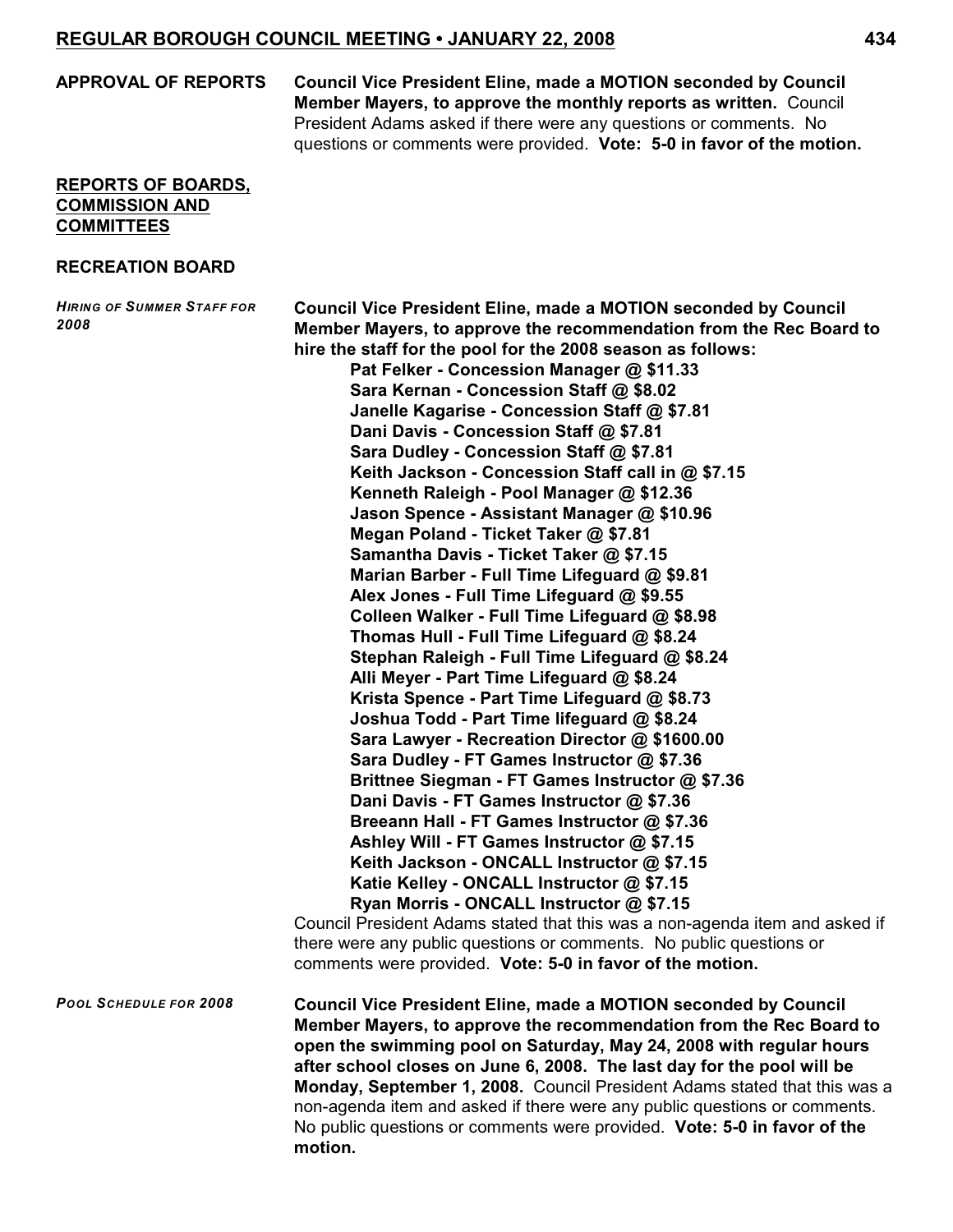| <b>REC PROGRAM SCHEDULE FOR</b><br>2008                                             | <b>Council Vice President Eline, made a MOTION seconded by Council</b><br>Member Mayers, to approve the recommendation from the Rec Board to<br>have Summer Rec begin June 16, 2008 and end on August 1, 2008 with it<br>being closed on Friday, July 4, 2008. Council President Adams stated that<br>this was a non-agenda item and asked if there were any public questions or<br>comments. No public questions or comments were provided. Vote:<br>5-0 in favor of the motion. |
|-------------------------------------------------------------------------------------|-----------------------------------------------------------------------------------------------------------------------------------------------------------------------------------------------------------------------------------------------------------------------------------------------------------------------------------------------------------------------------------------------------------------------------------------------------------------------------------|
| $S$ $C$ $T$ $D$ $A$ $I$ $I$ $E$ $I$ $D$ $I$ $E$ $I$ $I$ $I$ $I$ $I$ $I$ $E$ $I$ $E$ | Council Vice President Eline, made a MOTION seconded by Council                                                                                                                                                                                                                                                                                                                                                                                                                   |

*SOFTBALL FIELD - MAPLE AVENUE* **Council Vice President Eline, made a MOTION seconded by Council Member Mayers, to approve the recommendation from the Rec Board to have the Maple Avenue Softball Field to be included when the Maintenance Department gets the other softball fields ready for practices.**  Council President Adams stated that this was a non-agenda item and asked if there were any public questions or comments. No public questions or comments were provided. **Vote: 5-0 in favor of the motion.**

*POOL PRICES FOR 2008* **Council Vice President Eline, made a MOTION seconded by Council Member Mayers, to approve the recommendation from the Rec Board to keep the pool prices the same as the January 2006 Season as follows:**

| <b>Membership</b><br>Type                                                                                                          | LASD/Borough<br>Presale/Regular | LASD/Non-Boro<br>Presale/Regular | <b>Non LASD/Boro</b><br>Presale/Regular |
|------------------------------------------------------------------------------------------------------------------------------------|---------------------------------|----------------------------------|-----------------------------------------|
| Individual                                                                                                                         | \$55/\$70                       | \$65/\$80                        | \$125/\$125                             |
| Family                                                                                                                             | \$85/\$100                      | \$95/\$110                       | \$200/\$200                             |
| <b>DAILY ADMISSION PRICES</b><br>18 yrs & older - \$4.00<br>13-17 yrs - \$3.75<br>$3-12$ yrs - \$3.00<br>Under 3, Over 65 - \$1.50 |                                 |                                  |                                         |

Council President Adams stated that this was a non-agenda item and asked if there were any public questions or comments. No public questions or comments were provided. **Vote: 5-0 in favor of the motion.**

#### **PLANNING COMMISSION**

*ADVERTISEMENT OF ORDINANCE - CHAPTER 73 OF ZONING CODE* **Council Member Clark, made a MOTION seconded by Council Vice President Eline, to approve the advertisement of an Ordinance of the Borough of Littlestown, Adams County, Pennsylvania, amending certain provisions of Chapter 73, Article 700, Section 705.6 of the Littlestown Borough Zoning Regulations relating to lighting.** Council President Adams asked if there were any questions or comments. No questions or comments were provided. **Vote: 5-0 in favor of the motion.**

*ADVERTISEMENT OF ORDINANCE - CHAPTER 73 OF ZONING CODE* **Council Member Clark, made a MOTION seconded by Council Vice President Eline, to approve the advertisement of an Ordinance of the Borough of Littlestown, Adams County, Pennsylvania, amending certain provisions of Chapter 73, Article 100, Section 102.3 of the Littlestown Borough Zoning Regulations relating to definition.** Council President Adams asked if there were any questions or comments. No questions or comments were provided. **Vote: 5-0 in favor of the motion.**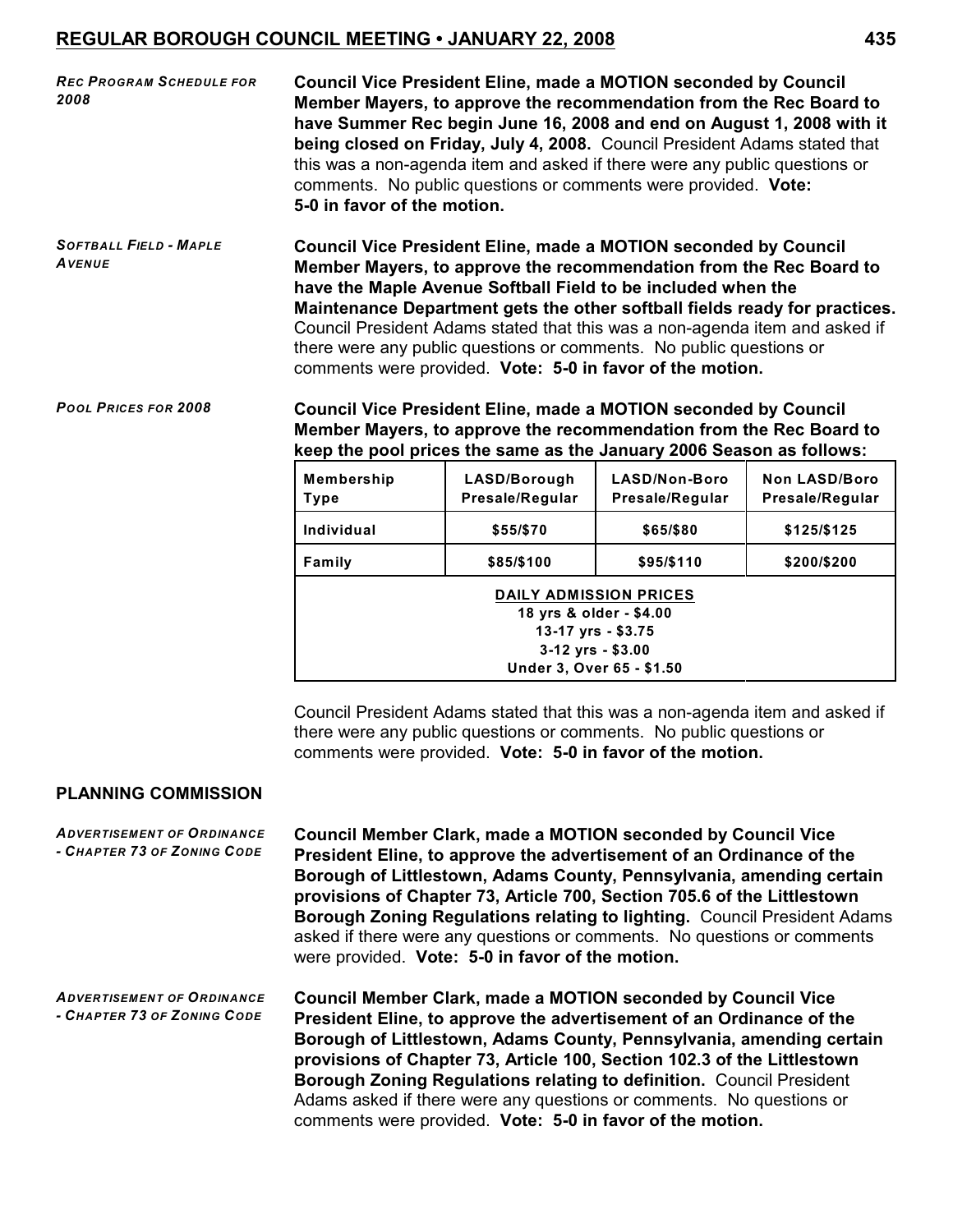*RECORDING SECRETARY FOR PLANNING COMMISSION* **Council Member Clark, made a MOTION seconded by Council Vice President Eline, to approve the creation of a Recording Secretary for the Planning Commission of the Borough of Littlestown.** Council President Adams asked if there were any questions or comments. No questions or comments were provided. **Vote: 5-0 in favor of the motion.** *REMOVAL OF POSITION - SECRETARY OF PLANNING COMMISSION* **Council Member Clark, made a MOTION seconded by Council Member Wheeler, based on the recommendation of the Planning Commission for the creation of a position of Recording Secretary and to remove the current position of Secretary of the Planning Commission.** Council President Adams asked if there were any questions or comments. No questions or comments were provided. **Vote: 5-0 in favor of the motion.** *DENIAL OF PLANS FOR 155/159 EAST KING STREET - STEVE AND WANDA SHANEBROOK* **Council Member Clark, made a MOTION seconded by Council Member Wheeler, to follow the Planning Commission recommendations to deny the Preliminary/Final Plans for 155/159 East King Street, Steve and Wanda Shanebrook pursuant to Chapter 61 - Littlestown Subdivision and Land Ordinances because the Plan does not comply with the following provisions of the LIttlestown Borough Subdivision and Land Ordinances: Chapter 61 §4.521 - (Waiver) Frontage Chapter 61 §4.231 - (Waiver) Minimum Widths Chapter 61 §6.647 - (Waiver) Definition of a Service Street Chapter 61 §4.222 - (Waiver) Denial for Partial Half Street Chapter 61 §3.244 - Inclusion of Proposed Development requirements Chapter 61 §4.80 - Storm Drainage Chapter 62 - Stormwater Management Chapter 61 §4.29 - Sight Distance at Intersections (specifically 4.2911) Chapter 61 §4.60 - Sanitary Sewage Disposal Availability Chapter 61 §4.70 - Water Supply Availability Chapter 73 §304, Subsection 304.2, B, 2 - Building Conforming to Surrounding Structures Chapter 73 §700, Subsection 702.9, D, 7a - Planting Strip of 5' Chapter 73 §700, Subsection 702.9, D, 8 - Lots shall be provided with Bumper Guards PA Municipality Planning Code (MPC; Act of 1968, P.L. 805, No 247) Article V, Section 508, Subsection (6) - PA HOP Permit** Council President Adams stated that this was a non-agenda item and asked if there were any public questions or comments. No public questions or comments were provided. **Vote: 5-0 in favor of the motion.** *FORM COMMITTEE - REVIEW CHAPTER 61 OF LITTLESTOWN SUBDIVISION AND LAND REGULATIONS* **Council Member Clark, made a MOTION seconded by Council Vice President Eline, to form a committee of the Council to review and make recommendations towards a revision of Littlestown Borough Ordinance Chapter 61 - Subdivision and Land Regulations; whereas the makeup of the committee would comprise of up to three members of Council and Advisorial Representatives comprised of the Borough Engineer, Borough Manager, Code Enforcement Officer and the Borough Zoning Officer.** Council President Adams stated that this was a non-agenda item and asked if there were any public questions or comments. No public questions or

comments were provided. **Vote: 5-0 in favor of the motion.**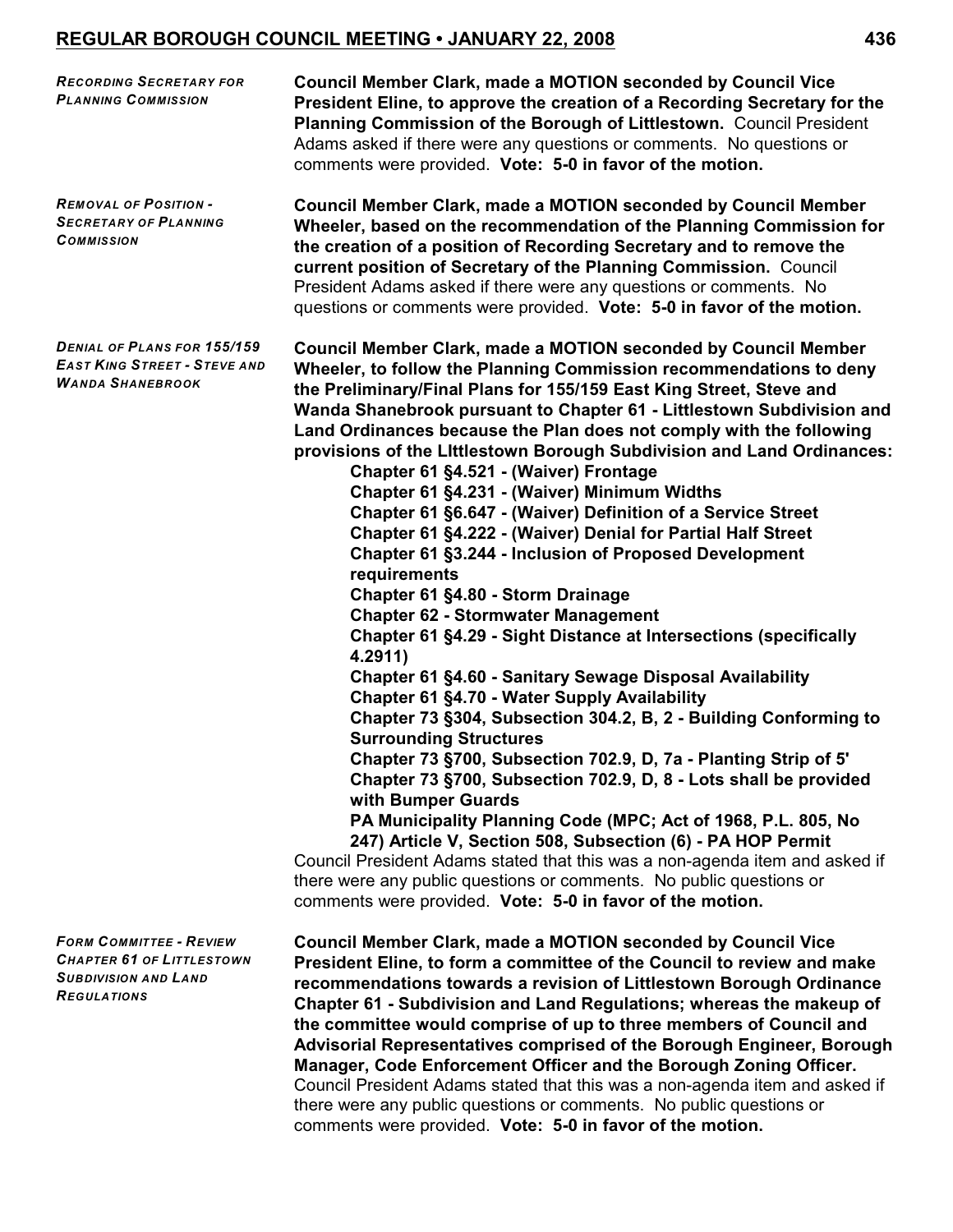| <b>CIVIL SERVICE</b>                                                                                                                | Council Member Mayers, Committee Chairperson stated that there was nothing<br>to report. A reminder that the re-organization meeting of the Civil Service is<br>scheduled for Monday, February 4, 2008.                                                                                                                                                                                                                                                                                                                                                                                                                                                                                                |
|-------------------------------------------------------------------------------------------------------------------------------------|--------------------------------------------------------------------------------------------------------------------------------------------------------------------------------------------------------------------------------------------------------------------------------------------------------------------------------------------------------------------------------------------------------------------------------------------------------------------------------------------------------------------------------------------------------------------------------------------------------------------------------------------------------------------------------------------------------|
| <b>COMMUNITY RELATIONS</b>                                                                                                          | Council Member Wheeler stated that four people have sent in reservation<br>money for the Good Old Days. He is still trying to get the Historical Society to<br>take this event over.                                                                                                                                                                                                                                                                                                                                                                                                                                                                                                                   |
| <b>FINANCE COMMITTEE</b>                                                                                                            |                                                                                                                                                                                                                                                                                                                                                                                                                                                                                                                                                                                                                                                                                                        |
| <b>LETTER FROM ANDY LAW, 50</b><br><b>NORTH QUEEN STREET -</b><br><b>REQUEST FOR ADJUSTMENT TO</b><br><b>WATER &amp; SEWER BILL</b> | Council President Adams stated that a letter was received by the Finance<br>Committee from Andy Law asking for an adjustment to his January 2008 water<br>and sewer bill. No decision has been made regarding this request.                                                                                                                                                                                                                                                                                                                                                                                                                                                                            |
| <b>FIRE PREVENTION</b><br><b>COMMITTEE</b>                                                                                          | Council Vice President Eline, Committee Chairperson stated that there was<br>nothing to report.                                                                                                                                                                                                                                                                                                                                                                                                                                                                                                                                                                                                        |
| <b>HEALTH &amp; SAFETY</b><br><b>COMMITTEE</b>                                                                                      | Council Member Clark, Committee Chairperson stated that there was nothing<br>to report.                                                                                                                                                                                                                                                                                                                                                                                                                                                                                                                                                                                                                |
| <b>PERSONNEL COMMITTEE</b>                                                                                                          | Council Vice President Eline, Committee Chairperson stated that he would like<br>to thank everyone for their help with the new additions to the Borough of<br>Littlestown. We have a new Borough Manager, Code Enforcement Officer,<br>new member of Water/Sewer Department and a new Maintenance Crewman.                                                                                                                                                                                                                                                                                                                                                                                             |
| <b>HIRING OF RECORDING</b><br><b>SECRETARY FOR PLANNING</b><br><b>COMMISSION - MICHELE</b><br><b>RORRER</b>                         | <b>Council Vice President Eline, made a MOTION seconded by Council</b><br>Member Wheeler, to recommend Michele Rorrer as the Recording<br>Secretary for the Planning Commission at her normal hourly rate. Council<br>President Adams stated that this was a non-agenda item and asked if there<br>were any public questions or comments. No public questions or comments<br>were provided. Vote: 5-0 in favor of the motion.                                                                                                                                                                                                                                                                          |
| UNION/POLICE CONTRACT<br><b>COMMITTEE</b>                                                                                           | Council President Adams, Committee Chairperson stated that the Police Union<br>has requested that we meet to go over the two-tier salary.                                                                                                                                                                                                                                                                                                                                                                                                                                                                                                                                                              |
| <b>PROPERTY &amp; SUPPLY</b><br><b>COMMITTEE</b>                                                                                    |                                                                                                                                                                                                                                                                                                                                                                                                                                                                                                                                                                                                                                                                                                        |
| <b>CELL PHONE INSURANCE</b>                                                                                                         | <b>Council Member Clark, made a MOTION seconded by Council Vice</b><br>President Eline, to approve the purchase of insurance coverage by the<br>Borough of Littlestown for up to 13 cell phones currently in the inventory<br>of the Littlestown Borough for a monthly cost of \$7.00 per phone and an<br>annual amount not to exceed \$1092.00 with funds to be drawn from the<br>following accounts:<br>1. for nine phones of the Borough office from the General Fund<br>Account - 01.402.321<br>2. for two phones of the Littlestown Police Department from<br>general Fund Account 01.410.321<br>3. for two phones of the Water and Sewer Department from Sewer<br><b>Fund Account 08.428.321</b> |
|                                                                                                                                     | and employees would be subject to deductible reimbursement to the<br>Borough in the event that the review of the circumstances finds that the<br>employee intended, planned or conspired with others to inflict damage,<br>loss or show total disregard for the security of assigned cell phone by                                                                                                                                                                                                                                                                                                                                                                                                     |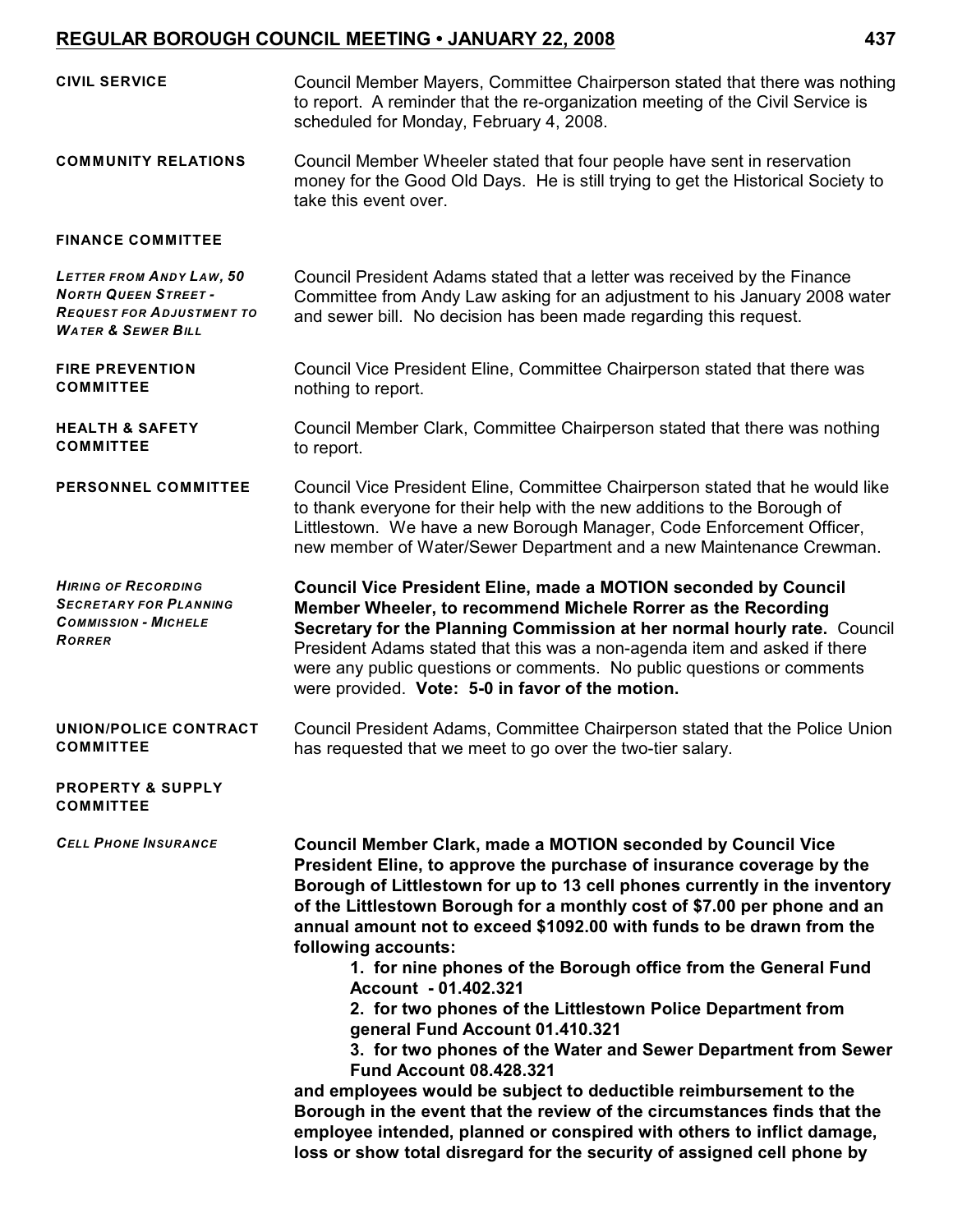| <b>CELL PHONE INSURANCE</b><br>(CONTINUED)                        | either the Borough Manager or the Properties and Supply Subcommittee.<br>Council President Adams asked if there were any questions or comments.<br>Council Member Wheeler stated that he feels this is bad idea and that the<br>\$1092.00 seems very expensive. He feels that should a phone be destroyed it<br>would be cheaper if the Borough would replace the phone at that time at a cost<br>of approximately \$100. No other questions or comments were provided. Vote:<br>2-3 NOT in favor of the motion (Council Member Wheeler, Council<br>Member Mayers and Council President Adams opposed).                                                                                             |
|-------------------------------------------------------------------|-----------------------------------------------------------------------------------------------------------------------------------------------------------------------------------------------------------------------------------------------------------------------------------------------------------------------------------------------------------------------------------------------------------------------------------------------------------------------------------------------------------------------------------------------------------------------------------------------------------------------------------------------------------------------------------------------------|
| <b>STREETS &amp;</b><br><b>TRANSPORTATION</b><br><b>COMMITTEE</b> | Council Member Mayers, Committee Chairperson stated that there is nothing<br>to report at this time.                                                                                                                                                                                                                                                                                                                                                                                                                                                                                                                                                                                                |
| UTILITIES/I&I COMMITTEE                                           | Council Member Mayers, Committee Chairperson stated that the Committee<br>met and discussed the water and sewer bill for the Littlestown Area School<br>District - Alloway Creek from the October 2007 billing. Mr. Mayers asked that<br>Solicitor White review the Borough regulations to see what adjustments can be<br>made, if any, according to our regulations. Solicitor White will review these<br>and provide more information at a later time.                                                                                                                                                                                                                                            |
|                                                                   | Mr. Larry Unger, resident of the Borough, opposes to any reduction that may<br>be given to LASD. He stated that the School District is not using common<br>sense when it comes to using water. He also said that the School District did<br>not approach Council before using this water like they had done in prior years<br>to make Council aware of upcoming usage.                                                                                                                                                                                                                                                                                                                              |
| <b>REGIONAL</b><br><b>COMPREHENSIVE PLAN</b><br><b>COMMITTEE</b>  |                                                                                                                                                                                                                                                                                                                                                                                                                                                                                                                                                                                                                                                                                                     |
| <b>JOINT COMPREHENSIVE PLAN</b><br><b>PUBLIC HEARNING</b>         | Council Member Clark, Committee Chairperson spoke with Mr. Thaeler about<br>the Joint Comprehensive Plan. The Council was under the impression that Mr.<br>Thaeler's office was to schedule the Public Hearing for the Joint<br>Comprehensive Plan. This is not correct.                                                                                                                                                                                                                                                                                                                                                                                                                            |
|                                                                   | Council Member Clark, made a MOTION seconded by Council Member<br>Wheeler, to rescind the motion from the August 28, 2007 Regular Meeting<br>of the Council for approval authorizing the Borough staff to schedule a<br>Hearing for the Joint Comprehensive Plan with Adams County Office of<br><b>Planning and Development.</b> Council President Adams stated that this was a<br>non-agenda item and asked if there were any public questions or comments.<br>No public questions or comments were provided. Vote: 5-0 in favor of the<br>motion.                                                                                                                                                 |
|                                                                   | <b>Council Member Clark, made a MOTION seconded by Council Member</b><br>Wheeler, to approve the Littlestown Borough Office Staff to work with<br>Union Township and Germany Township to schedule a Public Hearing for<br>the Final Draft of the Joint Comprehensive Plan upon the verification that<br>Union Township and Germany Township have approved similar action<br>with a report of progress or scheduled date prepared by the next Regular<br>Meeting of the Council. Council President Adams stated that this was a non-<br>agenda item and asked if there were any public questions or comments. No<br>public questions or comments were provided. Vote: 5-0 in favor of the<br>motion. |